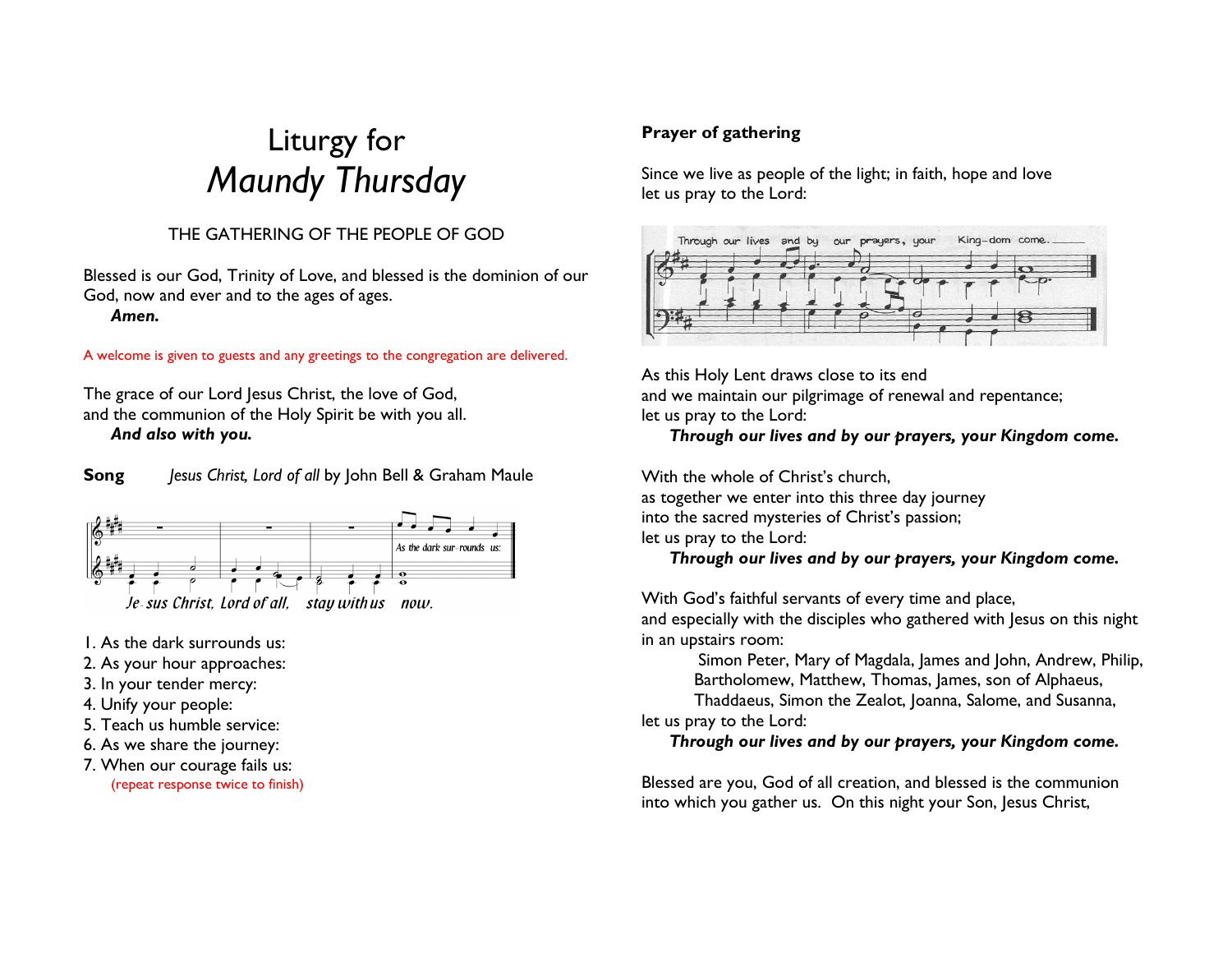gave himself into the hands of those who would slay him. On this night, as his enemies looked for a way to kill him, your Son, Jesus Christ, gave us a new commandment: to love one another as he has loved us.

 Write this commandment on our hearts so that, embracing your service freely, we may accept no other bondage.

On this night, to show us what love looks like, your Son, Jesus Christ, humbly took a basin and towel and washed the feet of his disciples.

 In your tenderness, wash us also, so that in hours of danger we may not fail, but have courage to follow your Son through every trial.

# LITURGY OF THE WORD

Sisters and brothers, we do not live by bread alone, but by every word that comes from the mouth of God. Therefore, let us have wisdom, let us take heed, let us not flee the Word that comes to save us.

#### The bible is carried in and placed on the lectern.

Your mysteries, discerned in wisdom by men and women through the centuries, have been etched in sacred places and recorded in holy books.

Send your Holy Spirit upon us, that your Word may take root in the secret places of our hearts and bear much fruit to your glory.

First Scripture Reading Exodus 12: 1-14

## Hear the word of God: We have heard and are silent.

#### A time of silent reflection is observed.

For the word of the Lord: Thanks be to God.

Psalm 116. 1-2, 12-19 sung from 71 in the hymnbook (response 2)

## **Second Scripture Reading 1 Corinthians 11.23-26**

Hear the word of God: We have heard and are silent.

A time of silent reflection is observed.

For the word of the Lord: Thanks be to God.

## The Gospel

The Holy Gospel of our Lord Jesus Christ according to Saint John. Glory to you, Lord Jesus Christ.

#### John 13: 1-17, 31b-35 is read.

For the Gospel of the Lord, Praise to you, Lord Jesus Christ.

#### The Sermon of Silence

We hear the Word of God proclaimed, but chaos and clamour compete for our attention.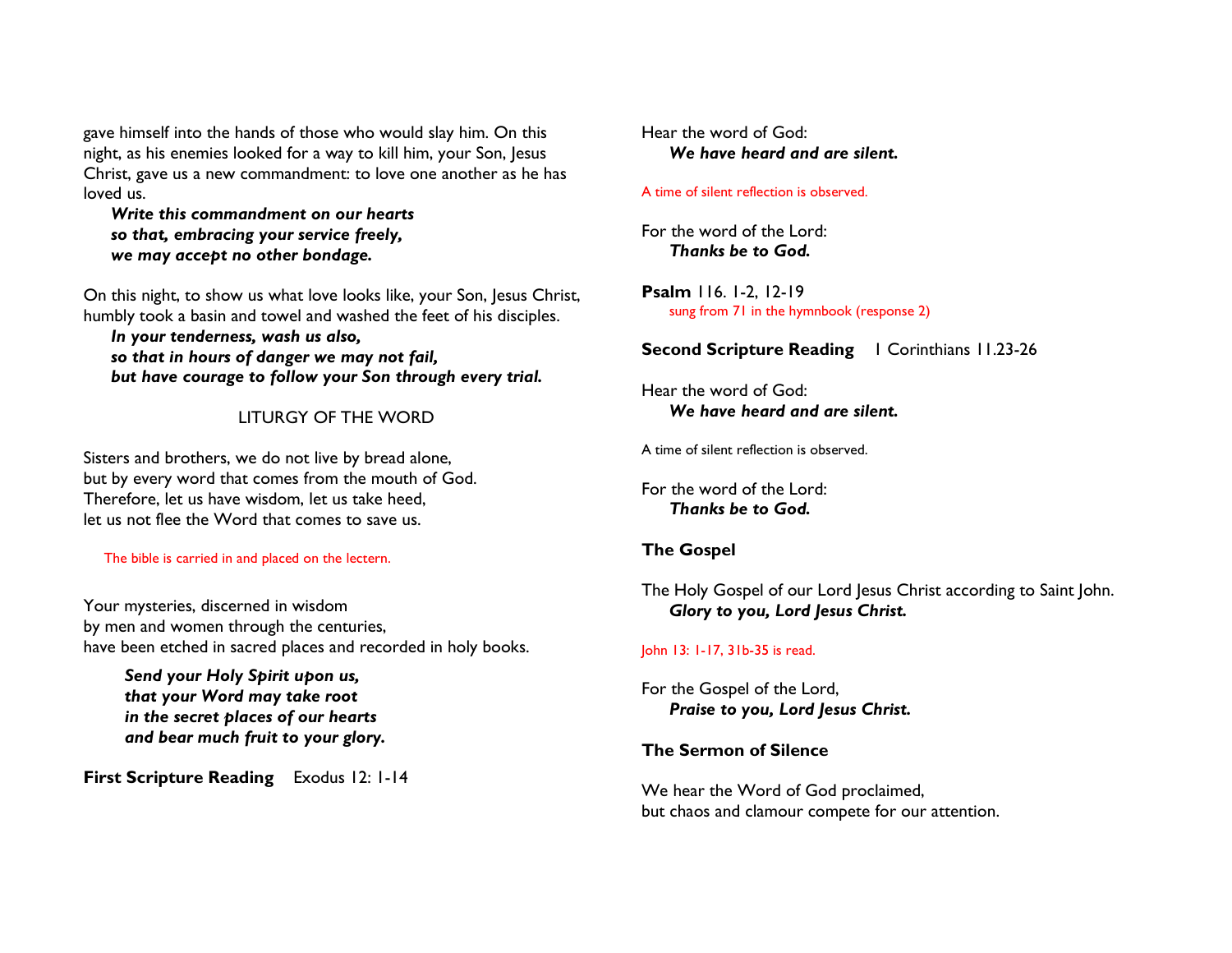I close my ears to confusion. I close my eyes to enticements. I close my heart to temptations.

Purge our delusions, O Christ, and let all turmoil within us cease.

 Engulf us in your passion. Embrace us in your darkness. Enclose us in your silence. Still us, Saviour, as you stilled the storm. Comfort us, our Redeemer, keep us from destruction. Immerse us, Lord Christ, in your healing depths.

We observe five minutes of complete silence for contemplation and reflection. You may sit or kneel as you are comfortable during the silence.

# Confession of faith

Let us stand to affirm the faith of the Church.

This we believe: Though in the form of God, Jesus did not claim equality with God but emptied himself, taking the form of a slave, human like one of us. Flesh and blood, he humbled himself, obeying to the death, even death on a cross. For this reason God lifted him high and gave him the name above all names. So at the name of Jesus every knee will bend in heaven, on earth, and in the world below, and every tongue proclaim to the glory of God the Father, "Jesus Christ is Lord."

# The Prayers of the People

Let us hold firmly to the faith we profess, for we have a great High Priest who has gone into the very presence of God—Jesus Christ, the Son of God.

 By God's grace we share in Christ's priesthood, praying for the world day and night until earth and heaven are reconciled and all things are made one in Christ.

#### Those who are able may kneel during the prayers as an expression of our dependence on God.



Merciful God, on this, the night he was betrayed, your Son Jesus Christ washed his disciples' feet. As we commit ourselves to following his example of love and service, teach us humility. On this night, Jesus prayed for his disciples to be one. As we sorrow at the divisions in the church, unite us in your love. Your will be done, Lord; your kingdom come.

Through our lives and by our prayers, your kingdom come.

On this night, Jesus prayed for those who would come to believe through the disciples' message. As we take up the mission of the church, renew our zeal. On this night, Jesus commanded his friends to love; yet he, himself, suffered rejection and desolation. As we open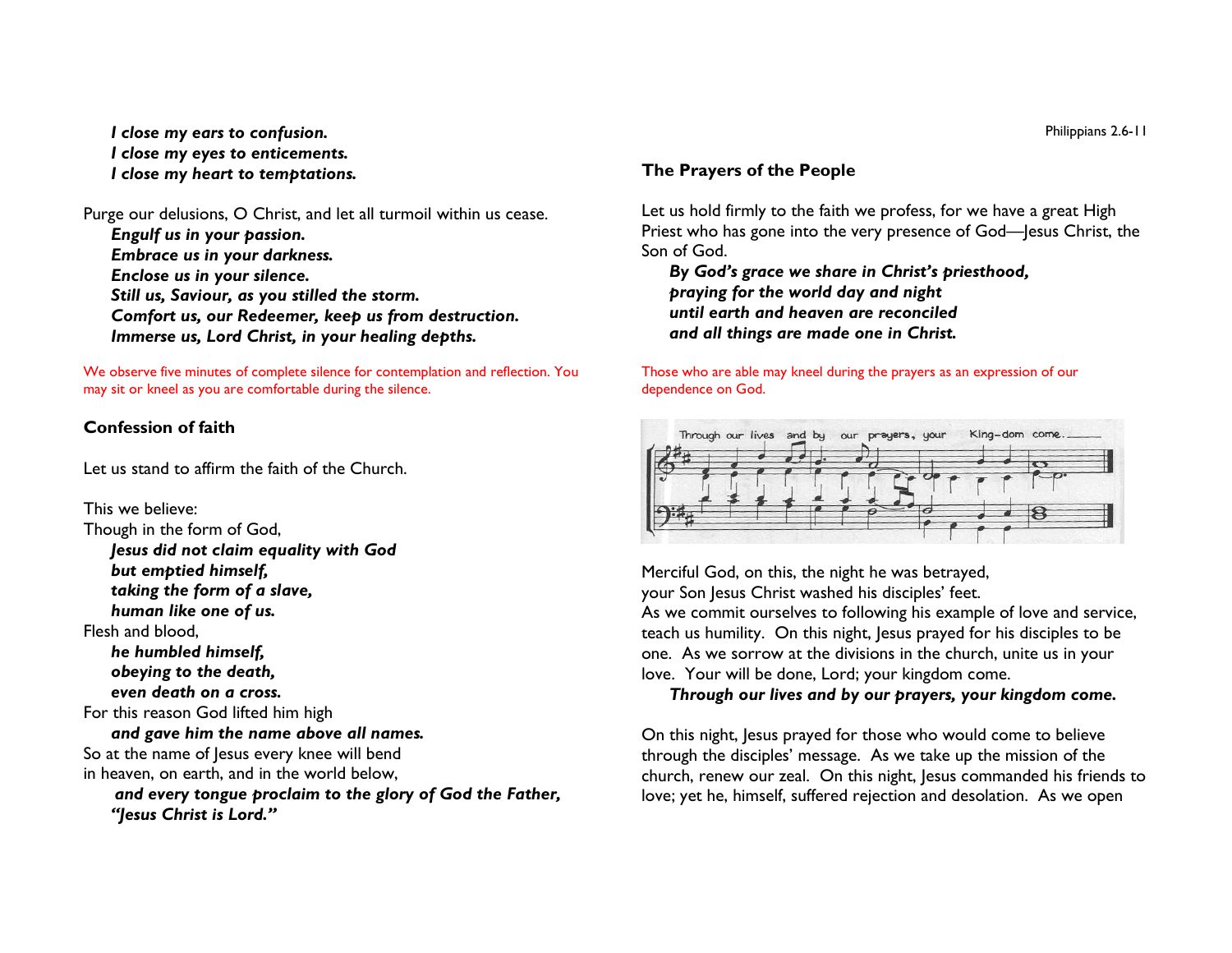our hearts to all who are rejected and the unloved, fill us with your compassion. Your will be done, Lord; your kingdom come.

# Through our lives and by our prayers, your kingdom come.

On this night, Jesus reminded his people that if the world hated them, it did so because it hated him first. As we face our own fears, we pray for the liberty of all who are persecuted for their faith. On this night, Jesus loved his friends to the very end. As we open our hearts to all who face darkness tonight, we pray for the sick, those who mourn, those trapped by violence, addiction, or pain: in your mercy, Lord, bring healing and hope. Your will be done, Lord; your kingdom come.

Through our lives and by our prayers, your kingdom come.

Let us lift up to God the names of all those we carry in our hearts, for whom we would especially seek God's care:

An opportunity to name out loud, in a spirit of prayer, those for whom we especially seek God's presence and blessing. Your prayers may be offered in any language and all at once.

Hear our prayers, tender God, and accept them in the spirit of the prayer your Son taught us: Our Father in heaven, hallowed be your name, your kingdom come, your will be done on earth as in heaven. Give us today our daily bread. Forgive us our sins as we forgive those who sin against us. Save us from the time of trial, and deliver us from evil. For the kingdom, the power and the glory are yours,now and for ever. Amen.

THE LITURGY OF THE SACRAMENT

Sisters and brothers in Christ, as we come to the Table where Christ shares his life, you are all invited to participate in this ancient and holy ritual of foot washing. In so doing, we are following Jesus in offering ourselves to one another in servanthood, honouring the sacred dignity of each person, and binding ourselves to one another to live in love and peace from this day forth.

Blessed is our brother Jesus, who on this night before Passover, laid aside his garments, took a towel and poured water, and washed his disciples' feet, saying to them: "If I, your Lord and Teacher, have washed your feet, you also ought to wash one another's feet. If you know these things, blessed are you if you do them. If I do not wash you, you have no part in me."

Not my feet only but also my hands and my head.

Come now, tender Spirit of our God, wash us and make us one body of Christ; that as we are bound together in this gesture of love, we may no longer be in bondage to the principalities and powers that enslave creation, but may we know your liberating peace such as the world cannot give. Amen.

# The peace

The peace of the Lord be always with you: and also with you. Let us share with one another signs of peace and humble service.

We exchange handshakes and words of blessing with one another.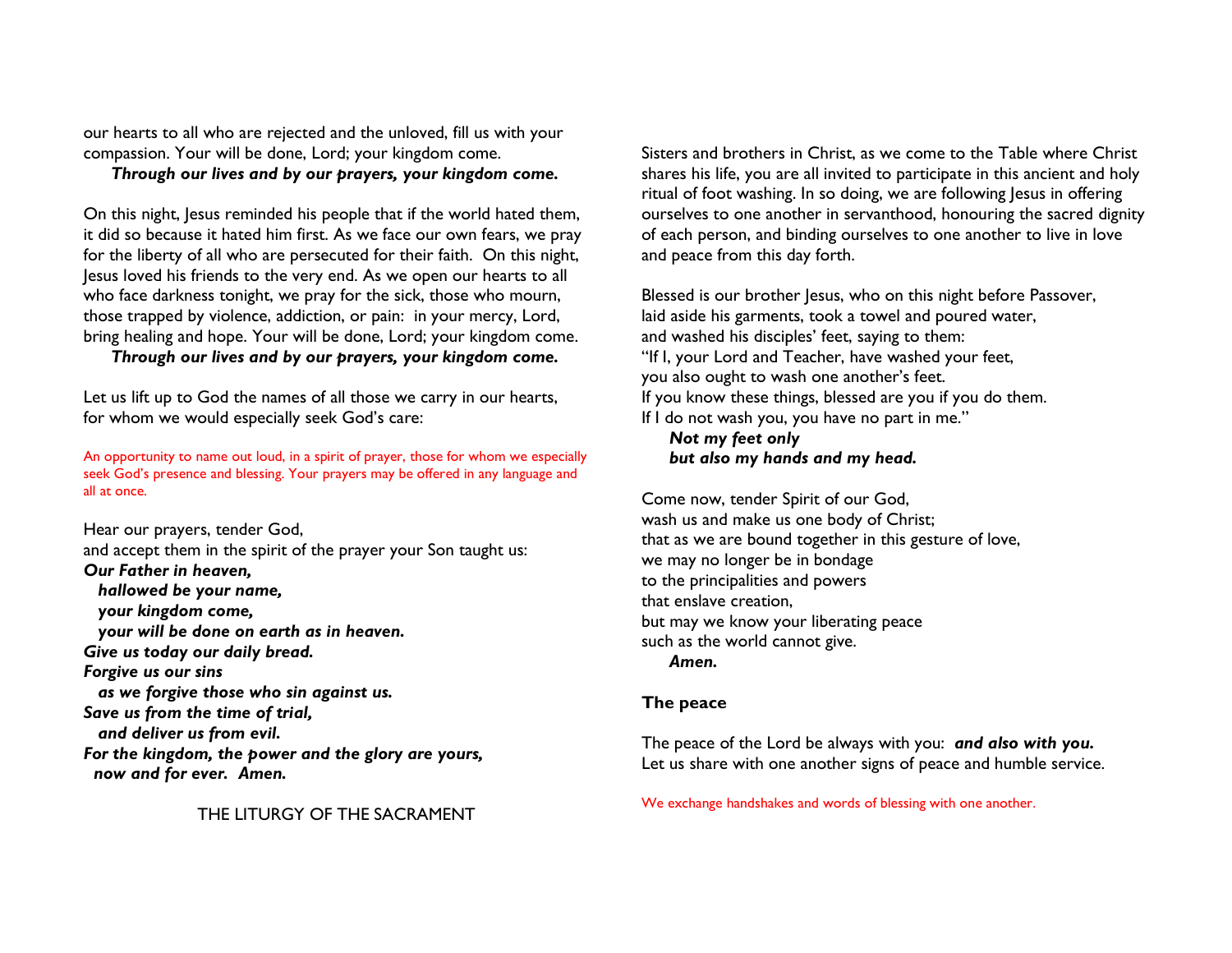#### Hymn 640 Kneels at the feet of his friends

We now move without announcement into a time where any who wish to may participate in the ancient and holy ritual of foot washing.

If you are willing to have your feet washed, please remove your footwear and, when there is an opportunity, sit on one of the chairs where the water is provided. Someone else will come to wash and dry your feet.

You may wash the feet of another person also. Please respect the wishes of those who choose not to participate and who are using this time to pray for us all.

# The Setting of the Table

The bread and the wine is brought to the table.

Blessed are you, Lord, God of all creation. Through your goodness we have this bread to offer, which earth has given and human hands have made. It will become for us the bread of life.

Blessed are you, Lord, God of all creation. From you flows the river of the water of life, and through your goodness we have this wine to offer, fruit of the vine and work of human hands. It will become for us our spiritual drink.

# The Great Prayer of Thanksgiving

We are the body of Christ. His Spirit is with us. Let us lift up our hearts. We lift them to the Lord. Let us give thanks to the Lord our God. It is right to give our thanks and praise. It is indeed right to give you our thanks and praise, O God, and to raise the cup of freedom in your name, for you have made a covenant with us and broken us free from the grip of death. In your creative love, you brought the world to birth, and from the first you loved all who live in it. You heard the cries of your suffering people and protected them with the blood of the Passover lamb, striking down those who oppressed them. You sent your Son, Jesus, as our Teacher and Lord and gave all things into his hands. Laying aside his power, he gave himself to us in humble service and taught us to love one another as he had loved us.

When the hour for his departure came, he was betrayed by a friend and his body broken on the cross. With his outpoured blood you marked out those who will follow where he has gone, into the promised land of resurrection life.

Therefore with the whole realm of nature around us,with earth, sea and sky, We sing to you.

With the angels and archangels who envelop us, with all the saints before us and beside us, with brothers and sisters, east and west, north and south,We sing to you.

And with our loved ones, separate from us now, who yet, in this mystery are close to us, we sing the hymn of unending praise:

(Sung from 761):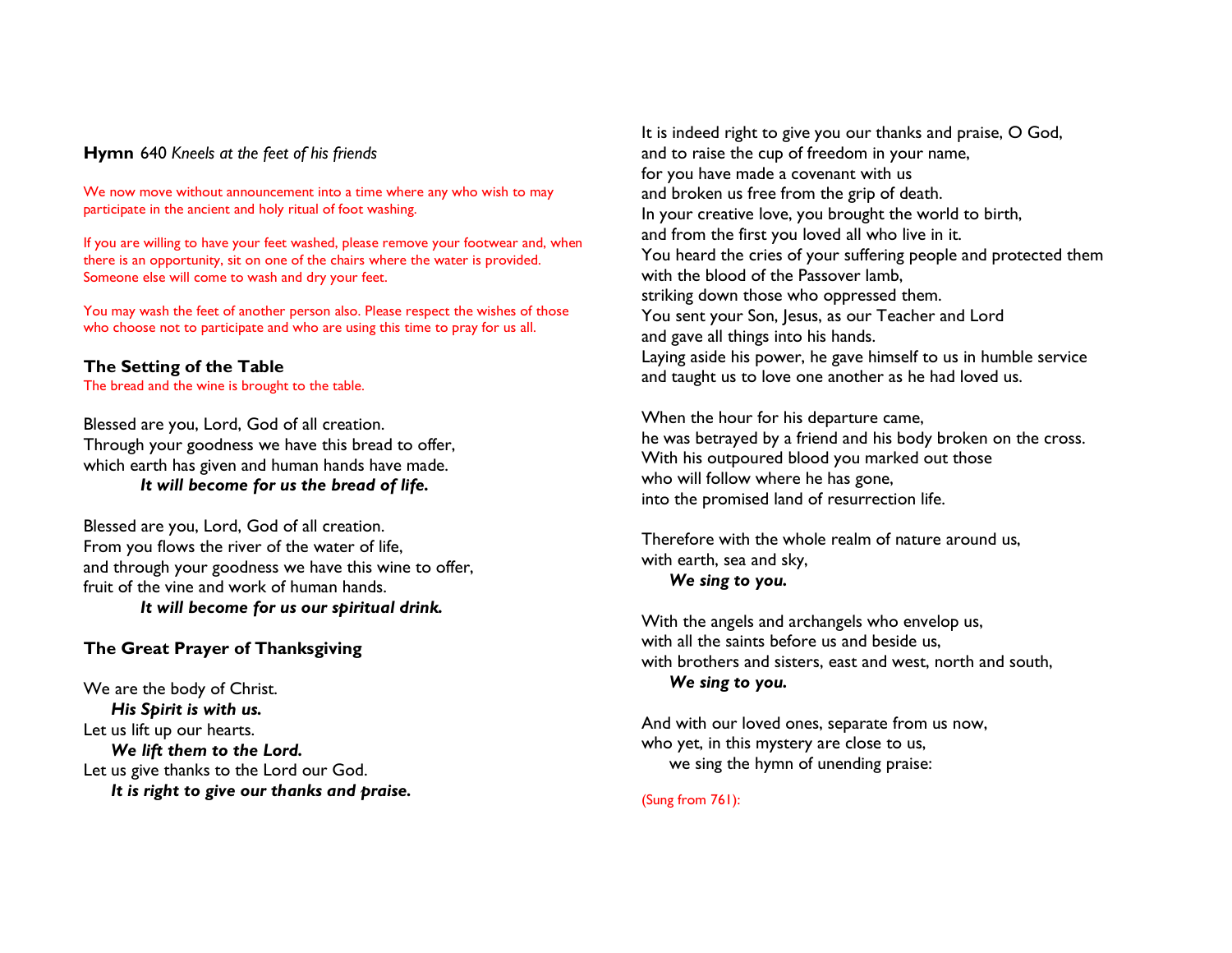Holy, holy, holy Lord, God of power and might; heaven and earth are full of your glory: hosanna in the highest. Blessed is he who comes in the name of the Lord. Hosanna in the highest!

We do not presume to come to your table, merciful Lord, trusting in our own righteousness, but in your manifold and great mercies. We are not worthy so much as to gather up the crumbs under your table. But you are the same Lord, whose nature is always to have mercy. Blessed are you, gracious Lord, and blessed is your dear Son, Jesus Christ, who feeds us with his own flesh and blood that we may evermore dwell in him and he in us. Consuming him and consumed by him we are strengthened to walk in his footsteps, ever knowing that to do so will inflame the fury of hell.

We bless you for Christ, who has gone on before us, enduring the cross and disregarding its shame, to open a new trail for all to follow, a trail of justice and liberating peace that is able to press on through suffering and beyond, all the way to the banqueting room of heaven.

Blessed is our brother Jesus, the pioneer and perfector of our faith; who, on the night when he was betrayed, took bread, gave thanks, broke it, and said: "This is my body, which is for you.

Do this to remember me."

In the same way also the cup, after supper, saying: "This cup is the new covenant in my blood. Do this, whenever you drink it, to remember me."

So, as we eat this bread and drink this cup, we proclaim the mystery of our faith:

## Christ has died; Christ is risen; Christ will come again!

Therefore, here in this place, we celebrate the life that death could not hold, the life that Jesus has shared among his community through the centuries, and shares with us now.

Made one with him, and thus one with each other, we lay before you these gifts of bread and wine, in token of our sacrifice of praise and thanksgiving, for here we offer and present to you ourselves, our bodies, minds and spirits, to be a holy and continuous sacrifice to you.

Everyone is invited to raise their hands towards the elements on the table as a sign of their participation in the priestly act of calling upon the Holy Spirit to unite bread, wine and congregation into a bodily presence of Christ.

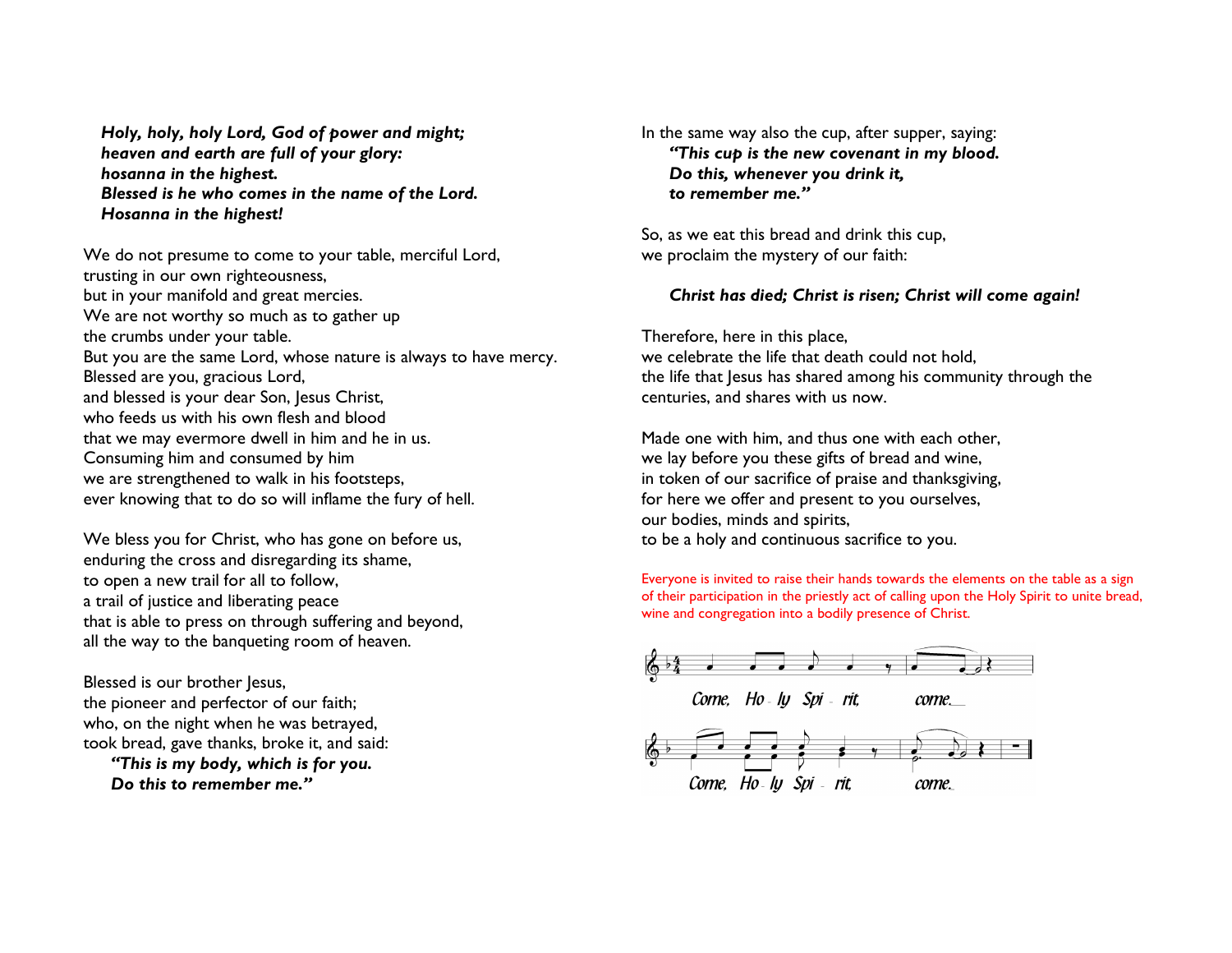Come and brood over these bodily things, this bread and this wine. May they be for us the body and blood of Christ; healing, renewing and making us whole. Come, Holy Spirit, Come. Come, Holy Spirit, Come.

Come and embrace us with your life-giving power that as bread and wine are made one with us, we may become one with you; bone of your bone, flesh of your flesh. Come, Holy Spirit, Come. Come, Holy Spirit, Come.

Come and make of your gathered people the real presence of Christ for the world, living our prayer and praying our life till earth and heaven are reconciled, and all are free as Christ is free.



# The Breaking of the Bread

Look, the body of Christ, broken to make us whole. Look, the blood of Christ, poured out for our healing. Holy things for holy people.



# The Communion

Let us receive what we are. Let us become what we receive. The body of Christ.

We serve one another. The bread will be handed to you by the person next to you. Break off a piece for yourself and then hand the remainder of the loaf to the next person, saying "The body of Christ." When the cup of wine comes by, please dip your bread into the wine and eat it prayerfully. If you do not wish to offer yourself to Christ and his people in communion, you may allow the bread to pass you by.

**Agnus Dei** sung from 766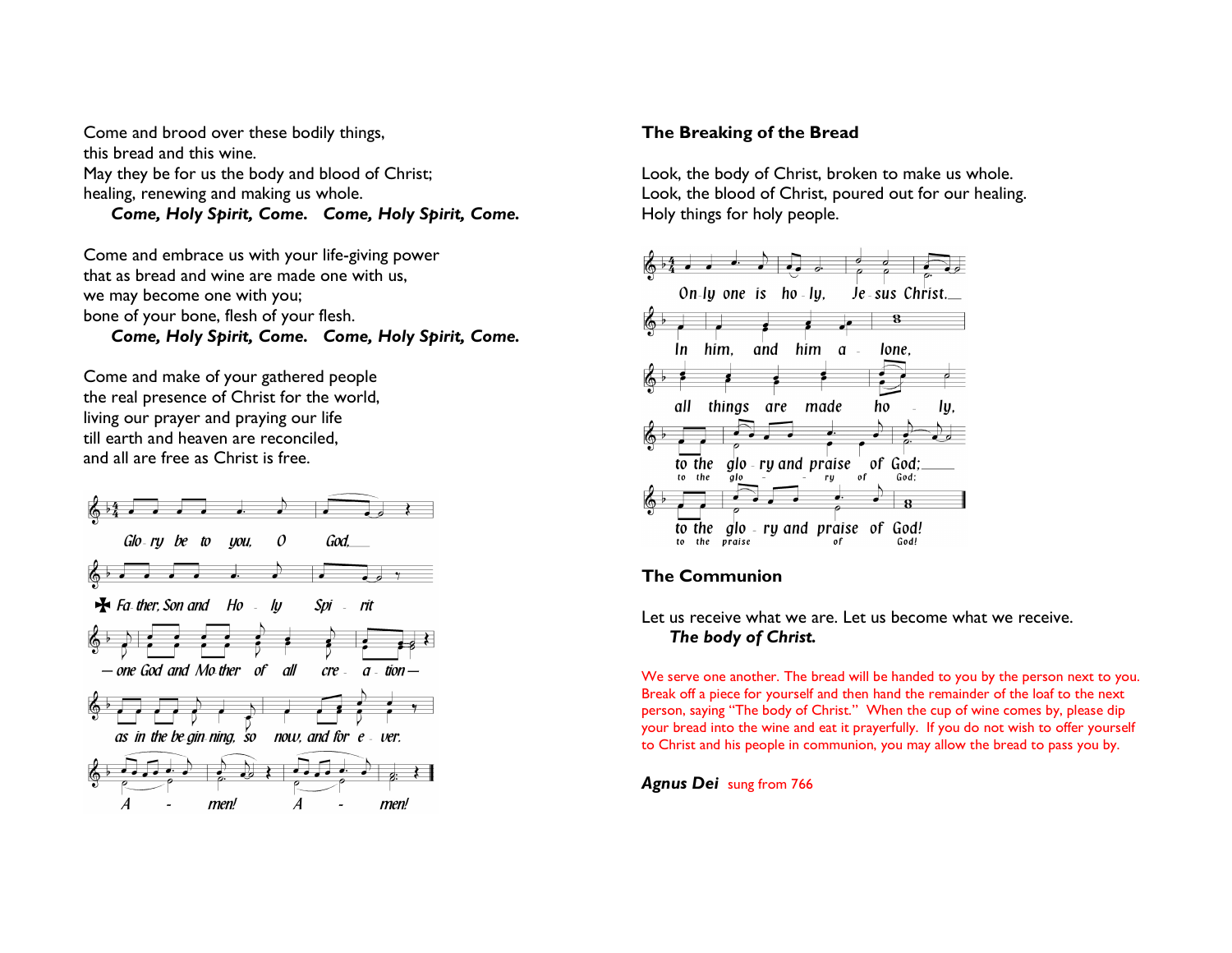Lamb of God, you take away the sin of the world. Have mercy on us, have mercy on us. Lamb of God, you take away the sin of the world. Have mercy on us, have mercy on us. Lamb of God, you take away the sin of the world. Grant us peace, grant us peace.

Lord Christ, you have given yourself to us and called us to follow wherever the road of discipleship leads. In baptism you secured our destiny, and in bread and wine you feed us for the journey. Give us the strength and courage to stay with you now and to walk with you all the way to the cross.

Amen.

#### The following words of Jesus are sung three times through:



# The Stripping of the Church

As Psalm 22 is read and sung the candles are extinguished and the icons and banners are removed or draped.



## God, my God,

 why have you turned your back on me? How come in my most desperate hour, you are nowhere to be found? I called you all day, God, over and over; I tossed and turned all night, but I still didn't hear back from you. My God, my God, why have you abandoned me?

Aren't you supposed to be our one and only? Aren't you the one we've always voted for? Our ancestors put their trust in you and you never let them down. They cried out for help and you stepped in; you saved them from disaster and shame. So what about me? Shouldn't I still be treated as a human being, even if I feel like a worm— looked down on, loathed, stomped on? My God, my God, why have you abandoned me?

Everyone who sees me sticks the boots in; they turn up their noses and dismiss me with a sneering joke; "Why don't you see if God's on your side?